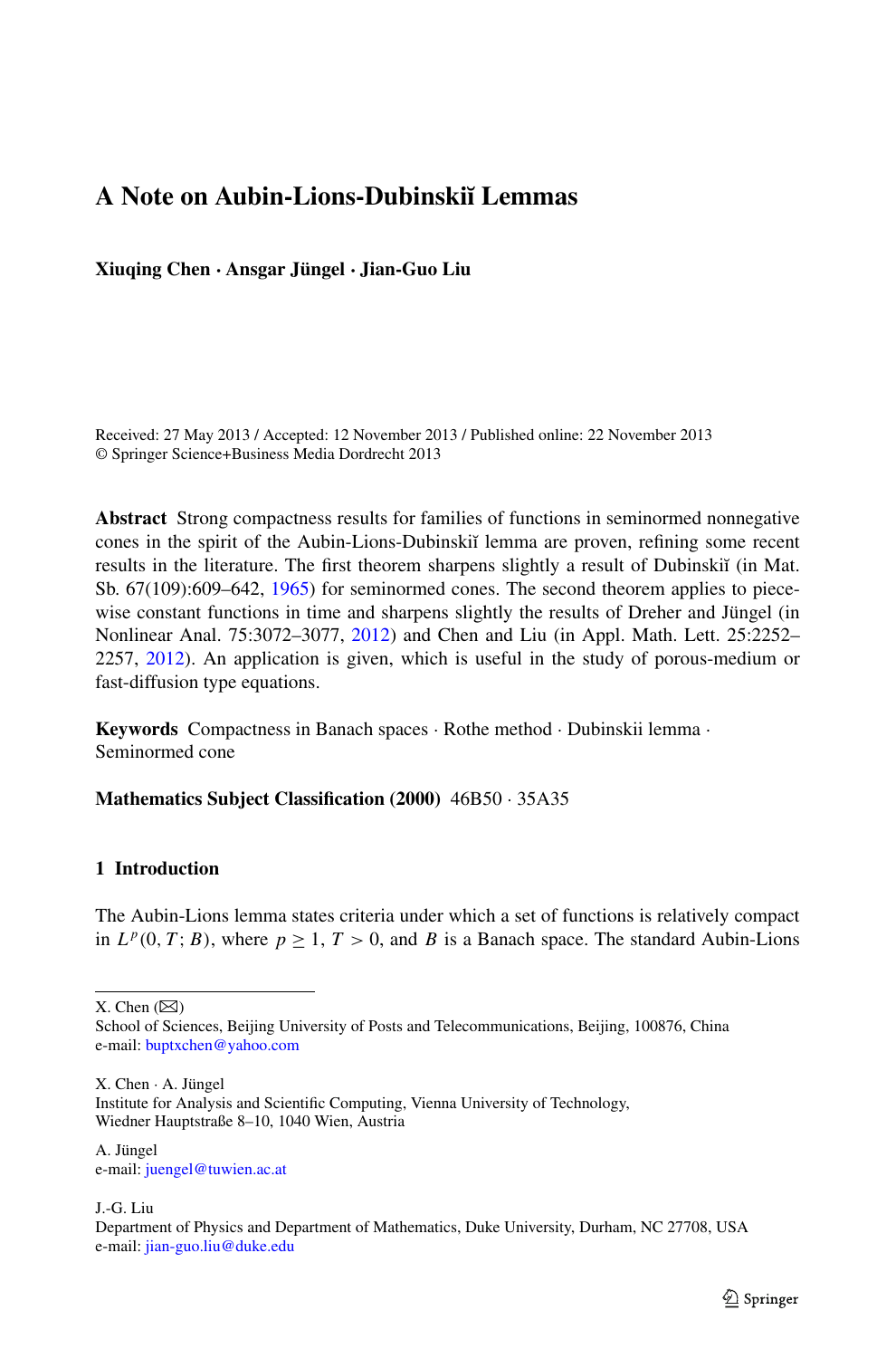lemma states that if *U* is bounded in  $L^p(0, T; X)$  and  $\frac{\partial U}{\partial t} = {\partial u / \partial t : u \in U}$  is bounded in  $L^r(0, T; Y)$ , then U is relatively compact in  $L^p(0, T; B)$ , under the conditions that

 $X \hookrightarrow B$  compactly,  $B \hookrightarrow Y$  continuously,

and either  $1 \leq p < \infty$ ,  $r = 1$  or  $p = \infty$ ,  $r > 1$ . Typically, when *U* consists of approximate solutions to an evolution equation, the boundedness of *U* in  $L^p(0, T; X)$  comes from suitable a priori estimates, and the boundedness of *∂U/∂t* in *Lr(*0*,T* ; *Y)* is a consequence of the evolution equation at hand. The compactness is needed to extract a sequence in the set of approximate solutions, which converges strongly in  $L^p(0,T;B)$ . The limit is expected to be a solution to the original evolution equation, thus yielding an existence result.

In recent years, nonlinear counterparts of the Aubin-Lions lemma were shown [[4](#page-10-3), [8,](#page-10-2) [17](#page-10-4)]. In this note, we aim to collect these results, which are scattered in the literature, and to prove some refinements. In particular, we concentrate on the case in which the set *U* is bounded in  $L^p(0, T; M_+)$ , where  $M_+$  is a nonnegative cone (see below). This situation was first investigated by Dubinskiı̆, and therefore, we call the corresponding results Aubin-Lions-Dubinskiĭ lemmas.

Before detailing our main results, let us review the compactness theorems in the literature. The first result on the compact embedding of spaces of Banach space valued func-tions was shown by Aubin in 1963 [[3\]](#page-10-5), extended by Dubinskiı̆ in 1965 [\[11\]](#page-10-0), also see [[16](#page-10-6), Théorème 5.1, p. 58]. Some unnecessary assumptions on the spaces were removed by Simon in his famous paper [\[22\]](#page-10-7). The compactness embedding result was sharpened by Amann [[2](#page-10-8)] involving spaces of higher regularity, and by Roubíček, assuming that the space  $Y$  is only locally convex Hausdorff [[20](#page-10-9)] or that *∂U/∂t* is bounded in the space of vector-valued measures  $[21, Corollary 7.9]$  $[21, Corollary 7.9]$ . This condition can be replaced by a boundedness hypothesis in a space of functions with generalized bounded variations [\[15,](#page-10-11) Prop. 2]. A result on compactness in  $L^p(\mathbb{R}; B)$  can be found in [[23](#page-10-12), Theorem 13.2].

The boundedness of *U* in  $L^p(0, T; B)$  can be weakened to tightness of *U* with respect to a certain lower semicontinuous function; see [\[19,](#page-10-13) Theorem 1]. Also the converse of the Aubin-Lions lemma was proved (see [[18](#page-10-14)] for a special situation).

Already Dubinski $\begin{bmatrix} 11 \end{bmatrix}$  $\begin{bmatrix} 11 \end{bmatrix}$  $\begin{bmatrix} 11 \end{bmatrix}$  observed that the space *X* can be replaced by a seminormed set, which can be interpreted as a nonlinear version of the Aubin-Lions lemma. (Recently, Barrett and Süli [\[4](#page-10-3)] corrected an oversight in Theorem 1 of [[11](#page-10-0)].) Furthermore, the space *B* can be replaced by  $K(X)$ , where  $K: X \rightarrow B$  is a compact operator, as shown by Maitre [[17](#page-10-4)], motivated by the nonlinear compactness result of Alt and Luckhaus [\[1\]](#page-10-15).

Instead of boundedness of  $\partial U/\partial t$  in  $L^r(0,T;Y)$ , the condition on the time shifts

$$
\|\sigma_h u - u\|_{L^p(0,T-h;Y)} \to 0 \quad \text{as } h \to 0, \quad \text{uniformly in } u \in U,
$$

where  $(\sigma_h u)(t) = u(t + h)$ , can be imposed to achieve compactness [[22](#page-10-7), Theorem 5]. If the functions  $u_{\tau}$  in *U* are piecewise constant in time with uniform time step  $\tau > 0$ , this assumption was simplified in [\[10,](#page-10-1) Theorem 1] to

$$
\|\sigma_{\tau}u_{\tau}-u_{\tau}\|_{L^r(0,T-\tau;Y)}\leq C\tau,
$$

where  $C > 0$  does not depend on  $\tau$ . This condition avoids the construction of linear interpolations of  $u_{\tau}$  (also known as Rothe functions [\[14\]](#page-10-16)). It was shown in [\[10,](#page-10-1) Prop. 2] that the rate  $\tau$  cannot be replaced by  $\tau^{\alpha}$  with  $0 < \alpha < 1$ . Nonlinear versions were given in [\[8](#page-10-2)], generalizing the results of Maitre.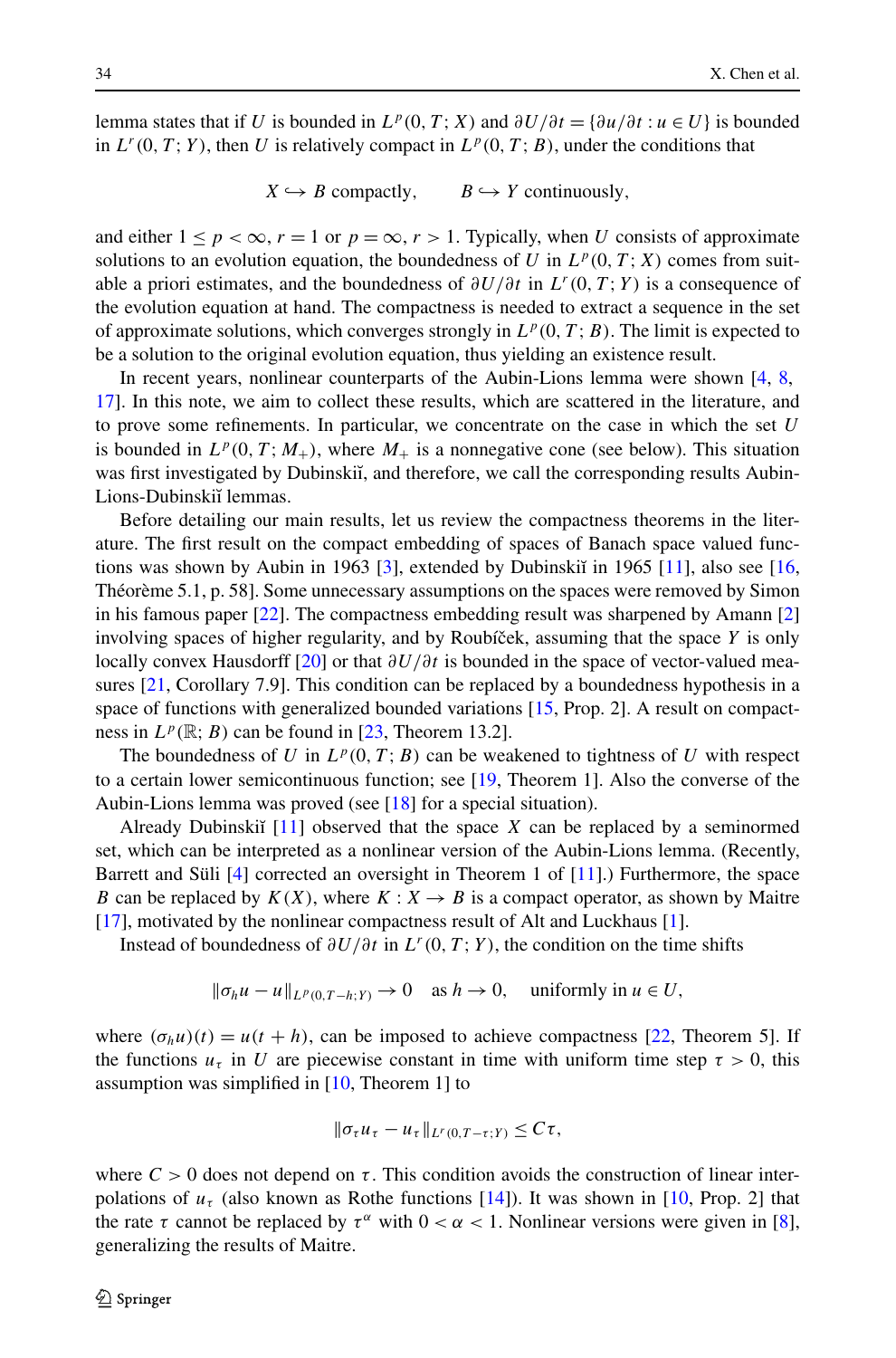In the literature, discrete versions of the Aubin-Lions lemma were investigated. For instance, compactness properties for a discontinuous and continuous Galerkin time-step scheme were shown in  $[24,$  $[24,$  $[24,$  Theorem 3.1]. In  $[12]$  $[12]$  $[12]$ , compactness of sequences of functions obtained by a Faedo-Galerkin approximation of a parabolic problem was studied.

<span id="page-2-0"></span>In this note, we generalize some results of  $[8, 10]$  $[8, 10]$  $[8, 10]$  $[8, 10]$  (and  $[12]$  $[12]$  $[12]$ ) to seminormed nonnegative cones. We call  $M_+$  a *seminormed nonnegative cone* in a Banach space *B* if the following conditions hold:  $M_+ \subset B$ ; for all  $u \in M_+$  and  $c \ge 0$ ,  $cu \in M_+$ ; and if there exists a function  $[\cdot] : M_+ \to [0, \infty)$  such that  $[u] = 0$  if and only if  $u = 0$ , and  $[cu] = c[u]$  for all  $c \ge 0$ . We say that  $M_+ \hookrightarrow B$  continuously, if there exists  $C > 0$  such that  $||u||_B \leq C[u]$  for all  $u \in M_+ \subset B$ . Furthermore, we write  $M_+ \hookrightarrow B$  compactly, if for any bounded sequence  $(u_n)$  in  $M_+$  (here the boundedness means that there exists  $C > 0$  such that for all  $n \in \mathbb{N}$ ,  $[u_n] \leq C$ , there exists a subsequence converging in *B*.

**Theorem 1** (Aubin-Lions-Dubinski˘ı) *Let B*, *Y be Banach spaces and M*<sup>+</sup> *be a seminormed nonnegative cone in B with*  $M_+ \cap Y \neq \emptyset$ . Let  $1 \leq p \leq \infty$ . We assume that

- (i)  $M_+ \hookrightarrow B$  *compactly.*
- (ii) *For all*  $(w_n) \subset B \cap Y$ ,  $w_n \to w$  *in*  $B$ ,  $w_n \to 0$  *in*  $Y$  *as*  $n \to \infty$  *imply that*  $w = 0$ .
- (iii)  $U \subset L^p(0, T; M_+ \cap Y)$  *is bounded in*  $L^p(0, T; M_+).$
- (iv)  $\|\sigma_h u u\|_{L^p(0,T-h;Y)} \to 0$  *as*  $h \to 0$ , *uniformly in*  $u \in U$ .

*Then U is relatively compact in*  $L^p(0,T;B)$  (*and in*  $C^0([0,T];B)$  *if*  $p = \infty$ ).

This result generalizes slightly Theorem 3 in [[8\]](#page-10-2). The novelty is that we do *not* require the continuous embedding  $B \hookrightarrow Y$ . If both *B* and *Y* are continuously embedded in a topological vector space (such as some Sobolev space with negative index) or in the space of distributions  $\mathcal{D}'$ , which is naturally satisfied in nearly all applications, then condition (ii) clearly holds. Therefore, we do not need to check the continuous embedding  $B \hookrightarrow Y$ , which is sometimes not obvious, like in [[9](#page-10-19), pp. 1206–1207], where *B* is an  $L^1$  space with a complicated weight and *Y* is related to a Sobolev space with negative index. Thus, this generalization is not only interesting in functional analysis but also in applications.

The proof of Theorem [1](#page-2-0) is motivated by Theorem 3.4 in  $[12]$  $[12]$  $[12]$  and needs a simple but new idea. Taking the proof of Theorem 5 in [\[22\]](#page-10-7) as an example, we compare the traditional proof and our new idea. For this, we first list some statements:

<span id="page-2-8"></span><span id="page-2-6"></span><span id="page-2-5"></span><span id="page-2-4"></span><span id="page-2-3"></span><span id="page-2-2"></span>
$$
B \hookrightarrow Y \text{ continuously},\tag{1}
$$

<span id="page-2-9"></span><span id="page-2-7"></span>
$$
X \hookrightarrow B \text{ compactly},\tag{2}
$$

$$
X \hookrightarrow Y \text{ compactly},\tag{3}
$$

$$
\forall \varepsilon > 0, \exists C_{\varepsilon} > 0, \forall u \in X, \|u\|_{B} \le \varepsilon \|u\|_{X} + C_{\varepsilon} \|u\|_{Y}, \tag{4}
$$

<span id="page-2-1"></span>*U* is a bounded subset of  $L^p(0, T; X)$ , (5)

$$
\|\sigma_h u - u\|_{L^p(0, T - h; Y)} \to 0 \text{ as } h \to 0, \text{ uniformly for } u \in U,
$$
 (6)

 $\|\sigma_h u - u\|_{L^p(0, T-h; B)} \to 0$  as  $h \to 0$ , uniformly for  $u \in U$ , (7)

- *U* is relatively compact in  $L^p(0, T; Y)$ , (8)
- *U* is relatively compact in  $L^p(0, T; B)$ . (9)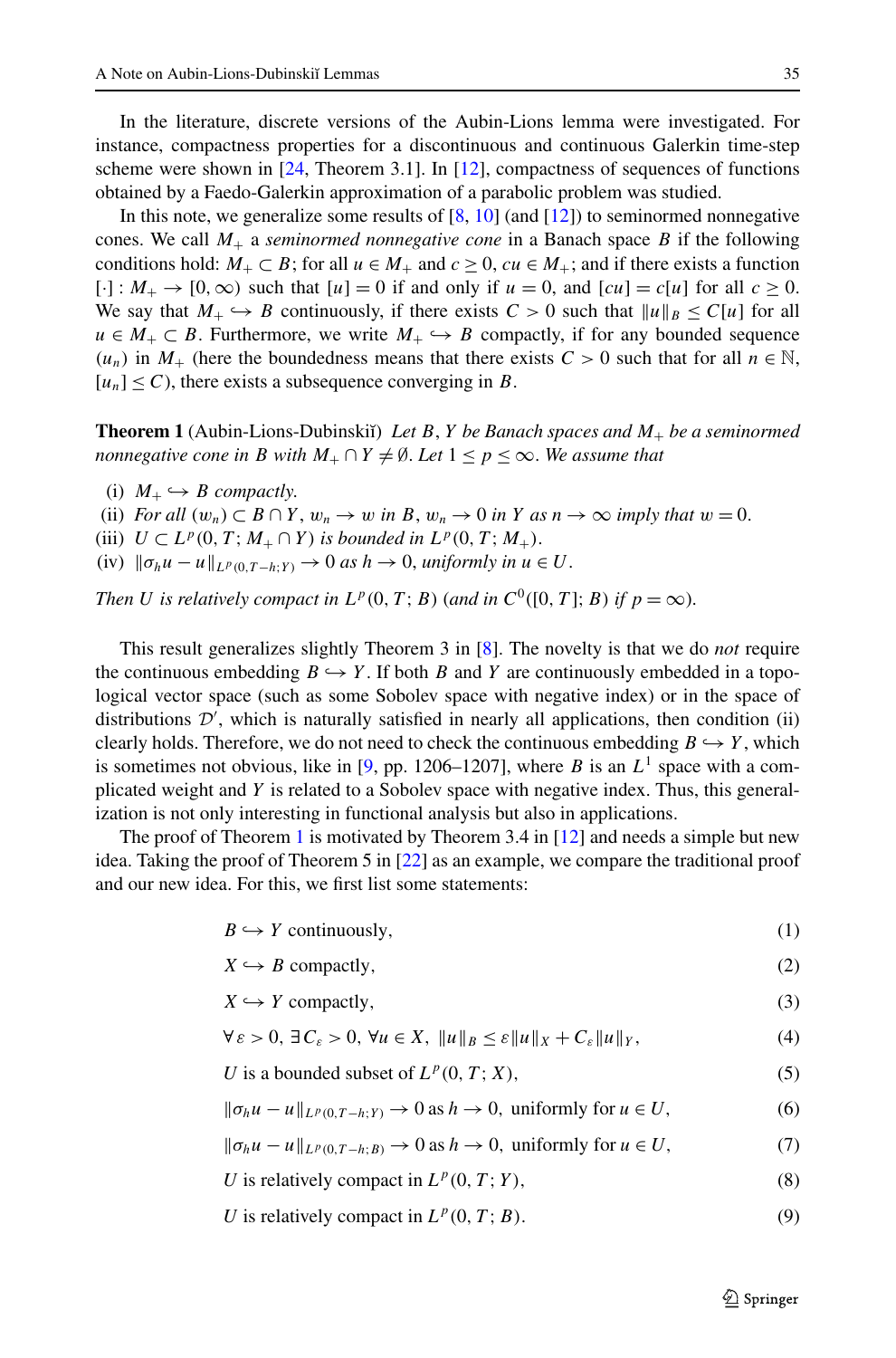Simon proves [\(9](#page-2-1)) [[22](#page-10-7), Theorem 5] using the steps

- I. Theorem 5 in [[22](#page-10-7)]: ([1](#page-2-2)), [\(2](#page-2-3)), [\(5\)](#page-2-4), ([6\)](#page-2-5)  $\Rightarrow$  ([9\)](#page-2-1).
- II. Lemma 8 in [[22](#page-10-7)]: [\(1](#page-2-2)), [\(2\)](#page-2-3) ⇒ [\(4\)](#page-2-6).
- III. Theorem 3 in [[22](#page-10-7)]: ([2](#page-2-3)), [\(5](#page-2-4)), [\(7\)](#page-2-7) ⇒ [\(9\)](#page-2-1), or [\(3\)](#page-2-8), ([5\)](#page-2-4), ([6](#page-2-5)) ⇒ [\(8](#page-2-9)).

More precisely,

*Traditional proof of I*: *New proof of I*:

<span id="page-3-0"></span>

$$
(1), (2) \Longrightarrow (3)
$$
\n
$$
(4)
$$
\n
$$
(5)
$$
\n
$$
(6)
$$
\n
$$
(7)
$$
\n
$$
(8)
$$
\n
$$
(8)
$$
\n
$$
(9)
$$
\n
$$
(1), (2) \Longrightarrow (4)
$$
\n
$$
(5)
$$
\n
$$
(5)
$$
\n
$$
(6)
$$
\n
$$
(6)
$$
\n
$$
(7)
$$

In the traditional proof of I, the step ([1](#page-2-2)), [\(2\)](#page-2-3)  $\Rightarrow$  ([3](#page-2-8)) depends on the continuous embedding ([1\)](#page-2-2). Hence, in that proof, ([1](#page-2-2)) is essential. In our new proof, only step II: (1), [\(2](#page-2-3))  $\Rightarrow$  ([4](#page-2-6)) depends on [\(1\)](#page-2-2), which can be replaced by condition (ii) of Theorem [1.](#page-2-0) This condition follows from  $(1)$  $(1)$  $(1)$  and hence, it is weaker than  $(1)$ .

If *U* consists of piecewise constant functions in time  $(u<sub>\tau</sub>)$  with values in a Banach space, condition (iv) in Theorem [1](#page-2-0) can be simplified. The main feature is that it is sufficient to verify one uniform estimate for the time shifts  $u_{\tau}(\cdot + \tau) - u_{\tau}$  instead of all time shifts  $u_{\tau}(\cdot + h) - u_{\tau}$  for  $h > 0$ .

**Theorem 2** (Aubin-Lions-Dubinski˘ı for piecewise constant functions in time) *Let B*, *Y be Banach spaces and*  $M_+$  *be a seminormed nonnegative cone in B. Let either*  $1 \leq p < \infty$ ,  $r = 1$  *or*  $p = \infty$ ,  $r > 1$ . Let  $(u_\tau) \subset L^p(0, T; M_+ \cap Y)$  be a sequence of functions, which are *constant on each subinterval*  $((k-1)\tau, k\tau]$ ,  $1 \leq k \leq N$ ,  $T = N\tau$ . We assume that

- (i)  $M_+ \hookrightarrow B$  *compactly.*
- (ii) *For all*  $(w_n) \subset B \cap Y$ ,  $w_n \to w$  *in*  $B$ ,  $w_n \to 0$  *in*  $Y$  *as*  $n \to \infty$  *imply that*  $w = 0$ .
- (iii)  $(u_{\tau})$  *is bounded in*  $L^p(0, T; M_+)$ .
- (iv) *There exists*  $C > 0$  *such that for all*  $\tau > 0$ ,  $\|\sigma_{\tau}u_{\tau} u_{\tau}\|_{L^{r}(0,T-\tau;Y)} \leq C\tau$ .

*Then, if*  $p < \infty$ ,  $(u_\tau)$  *is relatively compact in*  $L^p(0,T;B)$  *and if*  $p = \infty$ *, there exists a subsequence of*  $(u_\tau)$  *converging in*  $L^q(0,T;B)$  *for all*  $1 \leq q < \infty$  *to a limit function belonging to*  $C^0([0, T]; B)$ .

This result generalizes slightly Theorem 1 in  $[10]$  and Theorem 3 in  $[8]$  $[8]$  $[8]$  (for piecewise constant functions in time). The proof in [\[10\]](#page-10-1) is based on a characterization of the norm of Sobolev-Slobodeckii spaces. Our proof just uses elementary estimates for the difference  $\sigma_{\tau}u_{\tau} - u_{\tau}$  and thus simplifies the proof in [\[10](#page-10-1)]. Note that Theorems [1](#page-2-0) and [2](#page-3-0) are also valid if  $M_{+}$  is replaced by a seminormed cone or Banach space. We observe that for functions  $u_{\tau}(t, \cdot) = u_k$  for  $t \in ((k-1)\tau, k\tau]$ ,  $1 \leq k \leq N$ , the estimate of (iv) can be formulated in terms of the difference  $u_{k+1} - u_k$  since

$$
\|\sigma_{\tau}u_{\tau}-u_{\tau}\|_{L^{r}(0,T-\tau;B)}^{r}=\sum_{k=1}^{N-1}\int_{(k-1)\tau}^{k\tau}\|u_{k+1}-u_{k}\|_{B}^{r}dt=\tau\sum_{k=1}^{N-1}\|u_{k+1}-u_{k}\|_{B}^{r}.
$$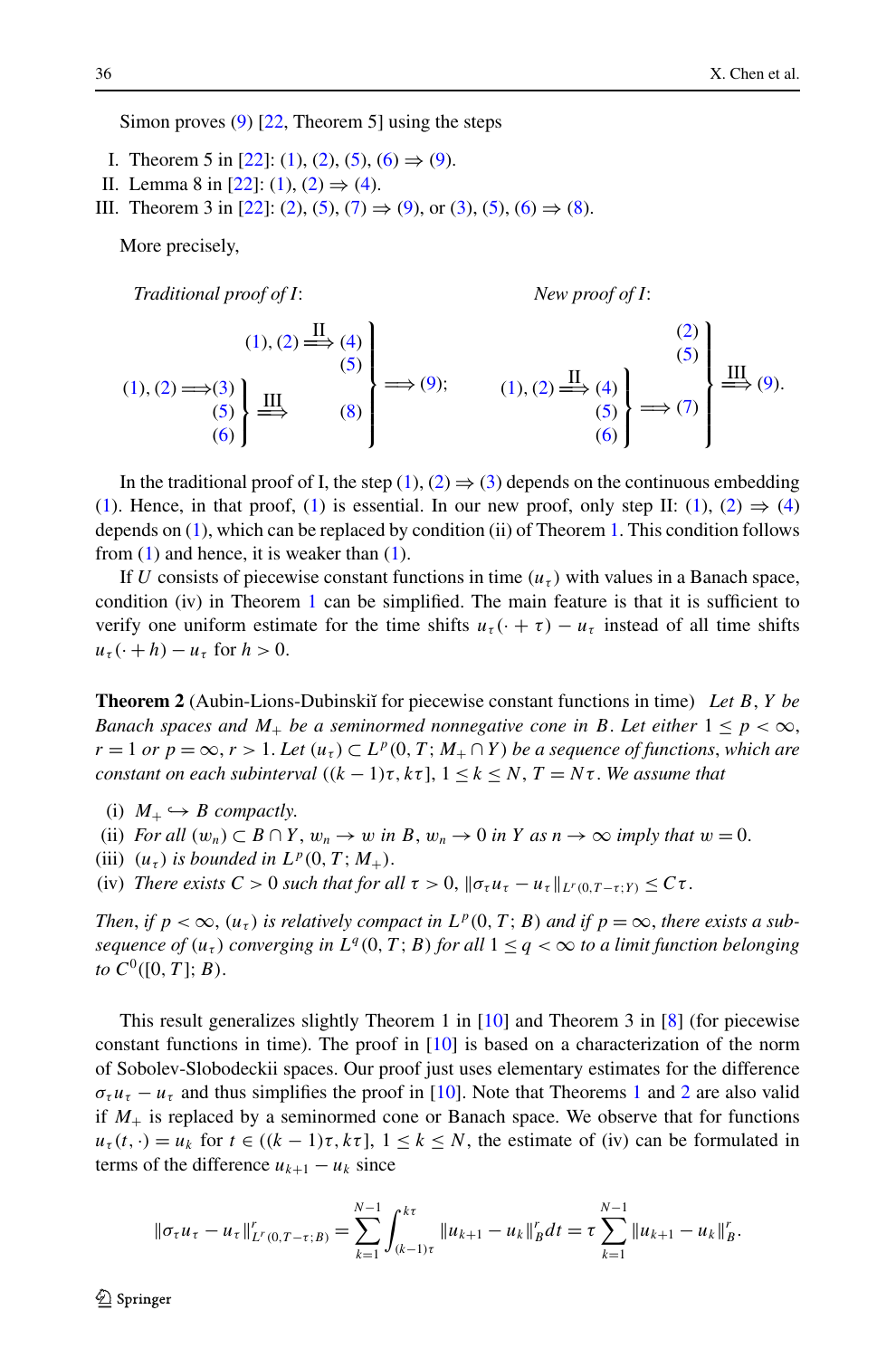<span id="page-4-1"></span>A typical application is the cone of nonnegative functions *u* with  $u^m \in W^{1,q}(\Omega)$ , which occurs in diffusion equations involving a porous-medium or fast-diffusion term. Applying Theorem [2](#page-3-0), we obtain the following result.

**Theorem 3** *Let*  $\Omega \subset \mathbb{R}^d$  ( $d \ge 1$ ) *be a bounded domain with*  $\partial \Omega \in C^{0,1}$ . *Let*  $(u_t)$  *be a sequence of nonnegative functions which are constant on each subinterval*  $((k - 1)\tau, k\tau]$ ,  $1 \leq k \leq N$ ,  $T = N\tau$ . *Furthermore*, *let*  $0 < m < \infty$ ,  $\gamma \geq 0$ ,  $1 \leq q < \infty$ , and  $p \geq \max\{1, \frac{1}{m}\}\$ .

(a) *If there exists*  $C > 0$  *such that for all*  $\tau > 0$ ,

$$
\tau^{-1} \|\sigma_\tau u_\tau - u_\tau\|_{L^1(0,T-\tau;(H^{\gamma}(\Omega))')} + \|u_\tau^m\|_{L^p(0,T;W^{1,q}(\Omega))} \leq C,
$$

*then*  $(u_\tau)$  *is relatively compact in*  $L^{mp}(0,T; L^{mr}(\Omega))$ , *where*  $r \geq \frac{1}{m}$  *is such that*  $W^{1,q}(\Omega) \hookrightarrow L^r(\Omega)$  *is compact.* 

(b) *If additionally* max $\{0, (d - q)/(dq)\} < m < 1 + min\{0, (d - q)/(dq)\}$  *and* 

<span id="page-4-0"></span>
$$
||u_{\tau} \log u_{\tau}||_{L^{\infty}(0,T;L^{1}(\Omega))} \leq C \tag{10}
$$

*for some*  $C > 0$  *independent of*  $\tau > 0$ *, then*  $(u_\tau)$  *is relatively compact in*  $L^p(0, T; L^s(\Omega))$  $with s = q d/(q d(1 - m) + d - q) > 1.$ 

Part (a) of this theorem generalizes Lemma 2.3 in [[7](#page-10-20)], in which only relative compactness in  $L^{m\ell}(0, T; L^{mr}(\Omega))$  for  $\ell < p$  and  $q = 2$  was shown. Part (b) improves part (a) for  $m < 1$ by allowing for relative compactness in  $L^p$  with respect to time instead of the larger space *L*<sup>*mp*</sup>. It generalizes Proposition 2.1 in [[13](#page-10-21)] in which  $m = \frac{1}{2}$  and  $p = q = 2$  was assumed. Its proof shows that the bound on  $u_t \log u_t$  can be replaced by a bound on  $\phi(u_t)$ , where  $\phi$  is continuous and convex.

The additional estimate [\(10\)](#page-4-0) is typical for solutions of semidiscrete nonlinear diffusion equations for which  $\int_{\Omega} u_{\tau} \log u_{\tau} dx$  is an entropy (Lyapunov functional) with  $\int_{\Omega} |\nabla u_{\tau}^{m}|^{2} dx$  as the corresponding entropy production (see, e.g., [[7,](#page-10-20) Lemma 3.1]). The-orem [3](#page-4-1) improves standard compactness arguments. Indeed, let  $\frac{1}{m} \le q < d$ . The additional estimate yields boundedness of  $(u_\tau)$  in  $L^\infty(0, T; L^1(\Omega))$ . Hence,  $\nabla u_\tau = \frac{1}{m} u_\tau^{1-m} \nabla u_\tau^m$ is bounded in  $L^p(0, T; L^{\alpha}(\Omega))$  with  $\alpha = q/(1 + q(1 - m))$ . Thus,  $(u_\tau)$  is bounded in  $L^p(0, T; W^{1,\alpha}(\Omega)) \hookrightarrow L^p(0, T; L^s(\Omega))$ . By the Aubin-Lions lemma [\[10\]](#page-10-1),  $(u_\tau)$  is relatively compact in  $L^p(0,T; L^{\beta}(\Omega))$  for all  $\beta < s$ . Part (b) of the above theorem improves this compactness to  $\beta = s$  under the condition that  $(u_\tau \log u_\tau)$  is bounded in  $L^\infty(0, T; L^1(\Omega))$ .

<span id="page-4-3"></span><span id="page-4-2"></span>This note is organized as follows. In Sect. [2,](#page-4-2) Theorems [1–](#page-2-0)[3](#page-4-1) are proved. Section [3](#page-8-0) is concerned with additional results.

#### **2 Proofs**

2.1 Proof of Theorem [1](#page-2-0)

The proof of Theorem [1](#page-2-0) is based on the following Ehrling type lemma.

**Lemma 4** *Let B*, *Y be Banach spaces and M*<sup>+</sup> *be a seminormed nonnegative cone in B*. *We assume that*

(i)  $M_+ \hookrightarrow B$  *compactly.* 

(ii) *For all*  $(w_n) \subset B \cap Y$ ,  $w_n \to w$  *in*  $B$ ,  $w_n \to 0$  *in*  $Y$  *as*  $n \to \infty$  *imply that*  $w = 0$ .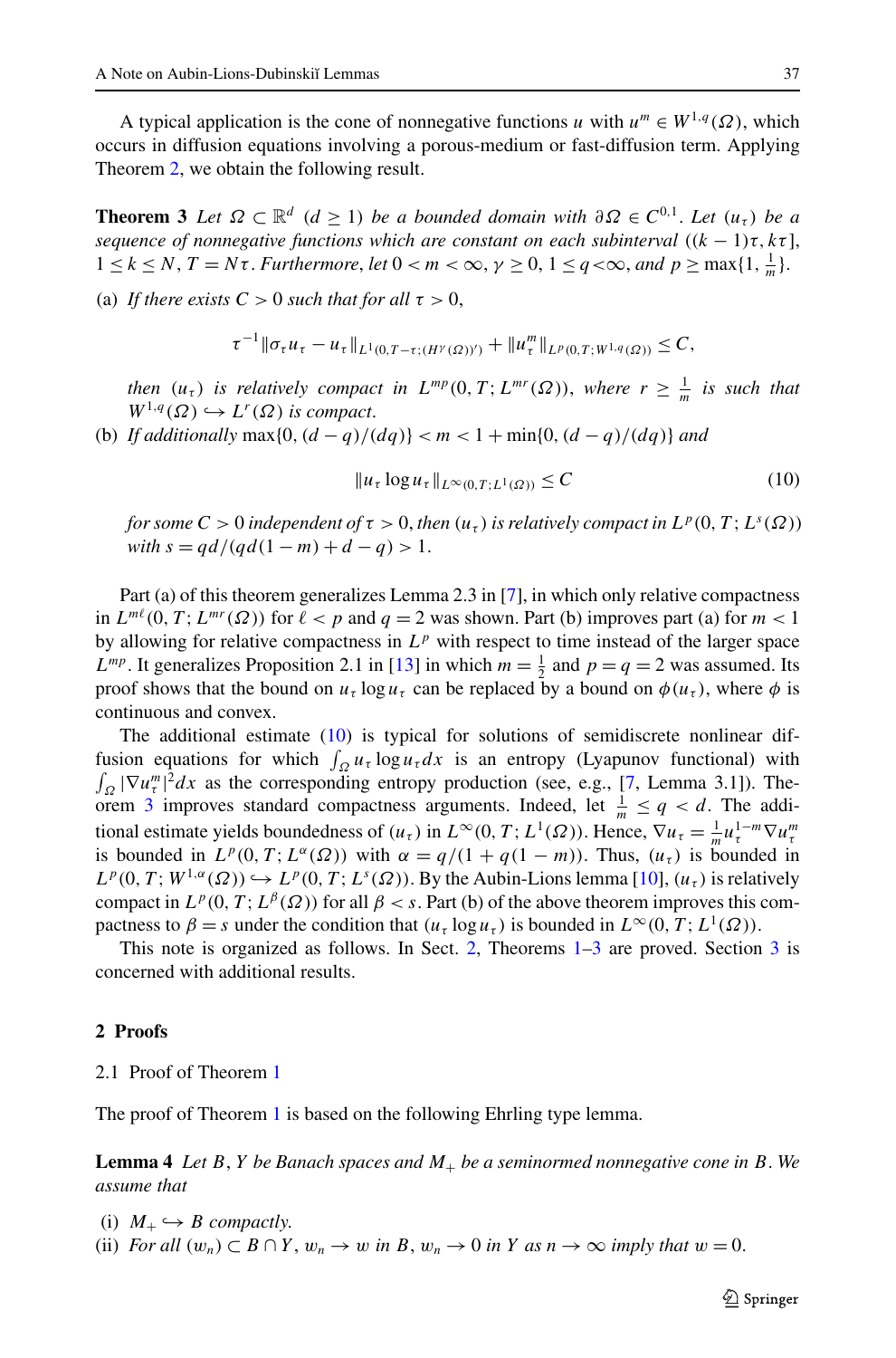*Then for any*  $\varepsilon > 0$ , *there exists*  $C_{\varepsilon} > 0$  *such that for all*  $u, v \in M_+ \cap Y$ ,

<span id="page-5-0"></span>
$$
||u - v||_B \leq \varepsilon([u] + [v]) + C_{\varepsilon} ||u - v||_Y.
$$

*Proof* The proof is performed by contradiction. Suppose that there exists  $\varepsilon_0 > 0$  such that for all  $n \in \mathbb{N}$ , there exist  $u_n, v_n \in M_+ \cap Y$  such that

$$
||u_n - v_n||_B > \varepsilon_0([u_n] + [v_n]) + n||u_n - v_n||_Y.
$$
 (11)

This implies that  $[u_n]+[v_n] > 0$  for all  $n \in \mathbb{N}$  since otherwise,  $[u_m] = [v_m] = 0$  for a certain *m*  $\in$  N would lead to *u<sub>m</sub>* = *v<sub>m</sub>* = 0 which contradicts ([11](#page-5-0)). Define

$$
\tilde{u}_n = \frac{u_n}{[u_n] + [v_n]}, \qquad \tilde{v}_n = \frac{v_n}{[u_n] + [v_n]}.
$$

Then  $\tilde{u}_n$ ,  $\tilde{v}_n \in M_+ \cap Y$  and  $|\tilde{u}_n| \leq 1$ ,  $|\tilde{v}_n| \leq 1$ . Taking into account the compact embedding  $M_+ \hookrightarrow B$ , there exist subsequences of  $(\tilde{u}_n)$  and  $(\tilde{v}_n)$ , which are not relabeled, such that  $\tilde{u}_n \to u$  and  $\tilde{v}_n \to v$  in B and hence,

<span id="page-5-2"></span><span id="page-5-1"></span>
$$
\tilde{u}_n - \tilde{v}_n \to u - v \quad \text{in } B. \tag{12}
$$

We infer from [\(11\)](#page-5-0) that  $\|\tilde{u}_n - \tilde{v}_n\|_B > \varepsilon_0 + n \|\tilde{u}_n - \tilde{v}_n\|_Y$ . This shows, on the one hand, that  $\|\tilde{u}_n - \tilde{v}_n\|_B > \varepsilon_0$  and, by ([12](#page-5-1)),  $\|u - v\|_B \ge \varepsilon_0$ . On the other hand, using the continuous embedding  $M_+ \hookrightarrow B$ ,

$$
\|\tilde{u}_n-\tilde{v}_n\|_Y\leq \frac{1}{n}\|\tilde{u}_n-\tilde{v}_n\|_B\leq \frac{C}{n}([\tilde{u}_n]+[\tilde{v}_n])\leq \frac{2C}{n}.
$$

Consequently,  $\tilde{u}_n - \tilde{v}_n \to 0$  in *Y*. Together with ([12](#page-5-1)), condition (ii) implies that  $u - v = 0$ , contradicting  $||u - v|| \geq \varepsilon_0$ .

*Proof of Theorem [1](#page-2-0)* First, we prove that

$$
\|\sigma_h u - u\|_{L^p(0,T-h;B)} \to 0 \quad \text{as } h \to 0, \quad \text{uniformly in } u \in U. \tag{13}
$$

Indeed, by condition (iii), there exists  $C > 0$  such that  $||u||_{L^p(0,T;M_+)} \leq C$  for all  $u \in U$ . Lemma [4](#page-4-3) shows that for any  $\varepsilon > 0$ , there exists  $C_{\varepsilon} > 0$  such that for all  $0 < h < T$ ,  $u \in U$ , and *t* ∈ [0, *T* − *h*],

$$
||u(t+h) - u(t)||_B \leq \frac{\varepsilon}{4C} \big( [u(t+h)] + [u(t)] \big) + C_{\varepsilon} ||u(t+h) - u(t)||_Y.
$$

Integration over  $t \in (0, T - h)$  then gives

$$
\|\sigma_h u - u\|_{L^p(0,T-h;B)} \le \frac{\varepsilon}{2C} \|u\|_{L^p(0,T;M_+)} + C_{\varepsilon} \|\sigma_h u - u\|_{L^p(0,T-h;Y)}
$$
  

$$
\le \frac{\varepsilon}{2} + C_{\varepsilon} \|\sigma_h u - u\|_{L^p(0,T-h;Y)}.
$$

We deduce from condition (iv) that for  $\varepsilon_1 = \varepsilon/(2C_{\varepsilon})$ , there exists  $\eta > 0$  such that for all  $0 < h < \eta$  and  $u \in U$ ,  $\|\sigma_h u - u\|_{L^p(0,T-h;Y)} \leq \varepsilon_1$ . This shows that  $\|\sigma_h u - u\|_{L^p(0,T-h;B)} \leq$  $\varepsilon/2 + \varepsilon/2 = \varepsilon$ , proving the claim.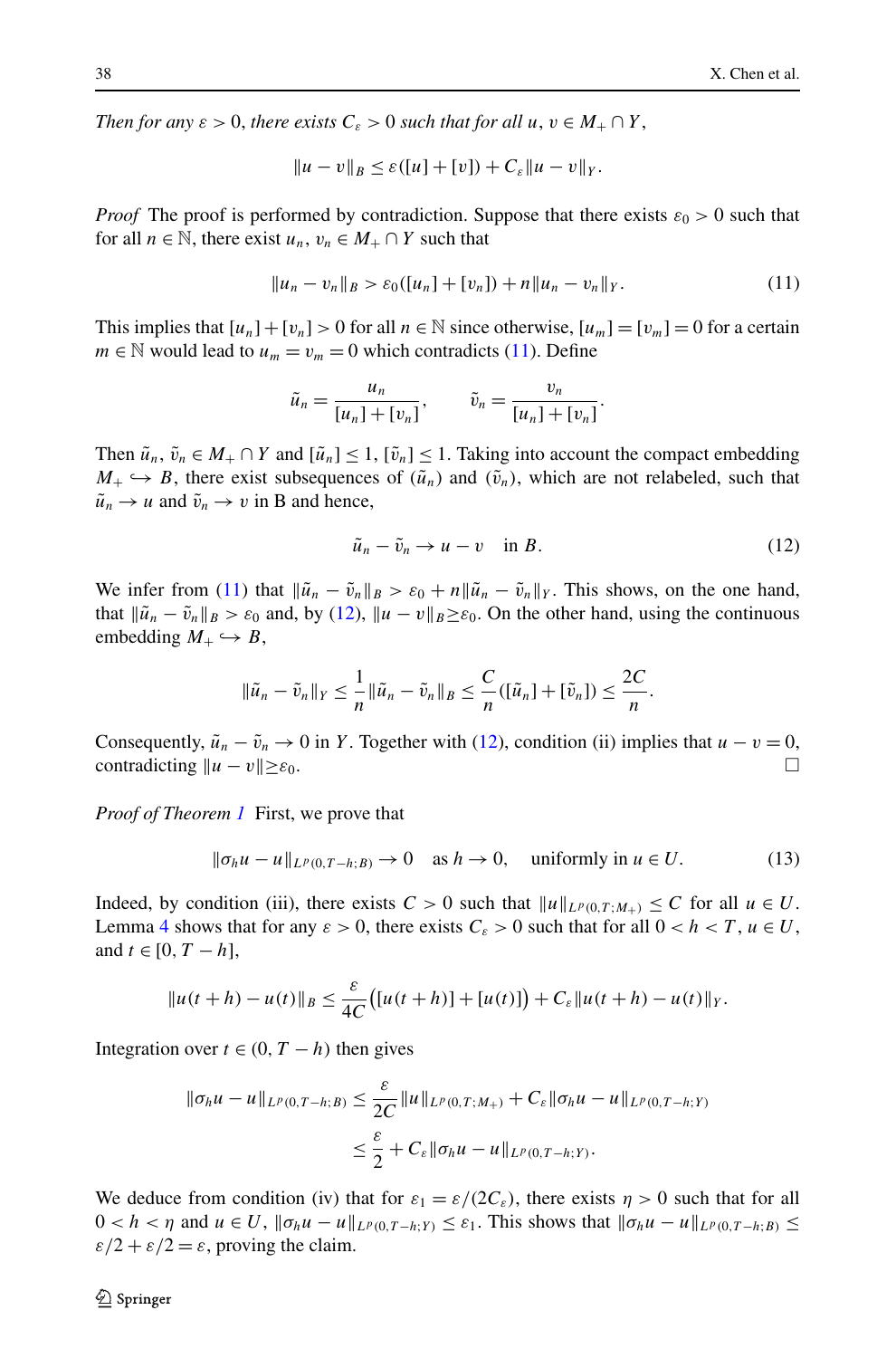<span id="page-6-1"></span>Because of condition (iii) and ([13](#page-5-2)), the assumptions of Lemma 6 in  $[8]$  $[8]$  $[8]$  are satisfied, and the desired compactness result follows. In Lemma 6, only the (compact) embedding  $M_+ \hookrightarrow B$  is needed. Let us mention that this lemma is a consequence of a nonlinear Maitretype compactness result [[8,](#page-10-2) Theorem 1] (see Proposition [7\)](#page-8-1), which itself uses Theorem 1 in  $[22]$  $[22]$  $[22]$ .

#### 2.2 Proof of Theorem [2](#page-3-0)

The proof of Theorem [2](#page-3-0) is based on an estimate of the time shifts  $\sigma_h u_\tau - u_\tau$ .

**Lemma 5** *Let*  $1 \leq p \leq \infty$  *and let*  $u_t \in L^p(0,T;B)$  *be piecewise constant in time, i.e.,*  $u_{\tau}(t) = u_k$  *for*  $(k-1)\tau < t \leq k\tau$ ,  $k = 1, ..., N$ ,  $T = N\tau$ . *Then, for*  $0 < h < T$ ,

$$
\|\sigma_h u_\tau - u_\tau\|_{L^p(0,T-h;B)} \le h^{1/p} \sum_{k=1}^{N-1} \|u_{k+1} - u_k\|_B = \frac{h^{1/p}}{\tau} \|\sigma_\tau u_\tau - u_\tau\|_{L^1(0,T-\tau;B)}.
$$

*Proof* Denoting by *H* the Heaviside functions, defined by  $H(t) = 0$  for  $t \le 0$  and  $H(t) = 1$ for  $t > 0$ , we find that

<span id="page-6-0"></span>
$$
u_{\tau}(t) = u_1 + \sum_{k=1}^{N-1} (u_{k+1} - u_k)H(t - k\tau), \quad 0 < t < T.
$$

This gives

$$
u_{\tau}(t+h)-u_{\tau}(t)=\sum_{k=1}^{N-1}(u_{k+1}-u_k)\big(H(t+h-k\tau)-H(t-k\tau)\big), \quad 0
$$

and

$$
\|\sigma_{\tau}u_{\tau}-u_{\tau}\|_{L^{p}(0,T-h;B)}\leq\sum_{k=1}^{N-1}\|u_{k+1}-u_{k}\|_{B}\|H(t+h-k\tau)-H(t-k\tau)\|_{L^{p}(0,T-h)}.\tag{14}
$$

If  $1 \leq p < \infty$ , we have for  $1 \leq k \leq N - 1$ ,

$$
\|H(t+h-k\tau) - H(t-k\tau)\|_{L^p(0,T-h)}^p \n\leq \int_{-\infty}^{\infty} |H(t+h-k\tau) - H(t-k\tau)|^p dt \n= \left(\int_{-\infty}^{k\tau-h} + \int_{k\tau}^{k\tau} + \int_{k\tau}^{\infty}\right) |H(t+h-k\tau) - H(t-k\tau)|^p dt = \int_{k\tau-h}^{k\tau} dt = h.
$$

If  $p = \infty$ , we infer that

$$
||H(t+h-k\tau)-H(t-k\tau)||_{L^{\infty}(0,T-h)} \leq ||H(t+h-k\tau)-H(t-k\tau)||_{L^{\infty}(\mathbb{R})}
$$
  
= 
$$
||H(t+h-k\tau)-H(t-k\tau)||_{L^{\infty}(k\tau-h,k\tau)} = 1.
$$

Hence,

$$
||H(t + h - k\tau) - H(t - k\tau)||_{L^{\infty}(0,T-h)} \le h^{1/p}, \quad 1 \le p \le \infty.
$$

Together with ([14](#page-6-0)), this finishes the proof.  $\Box$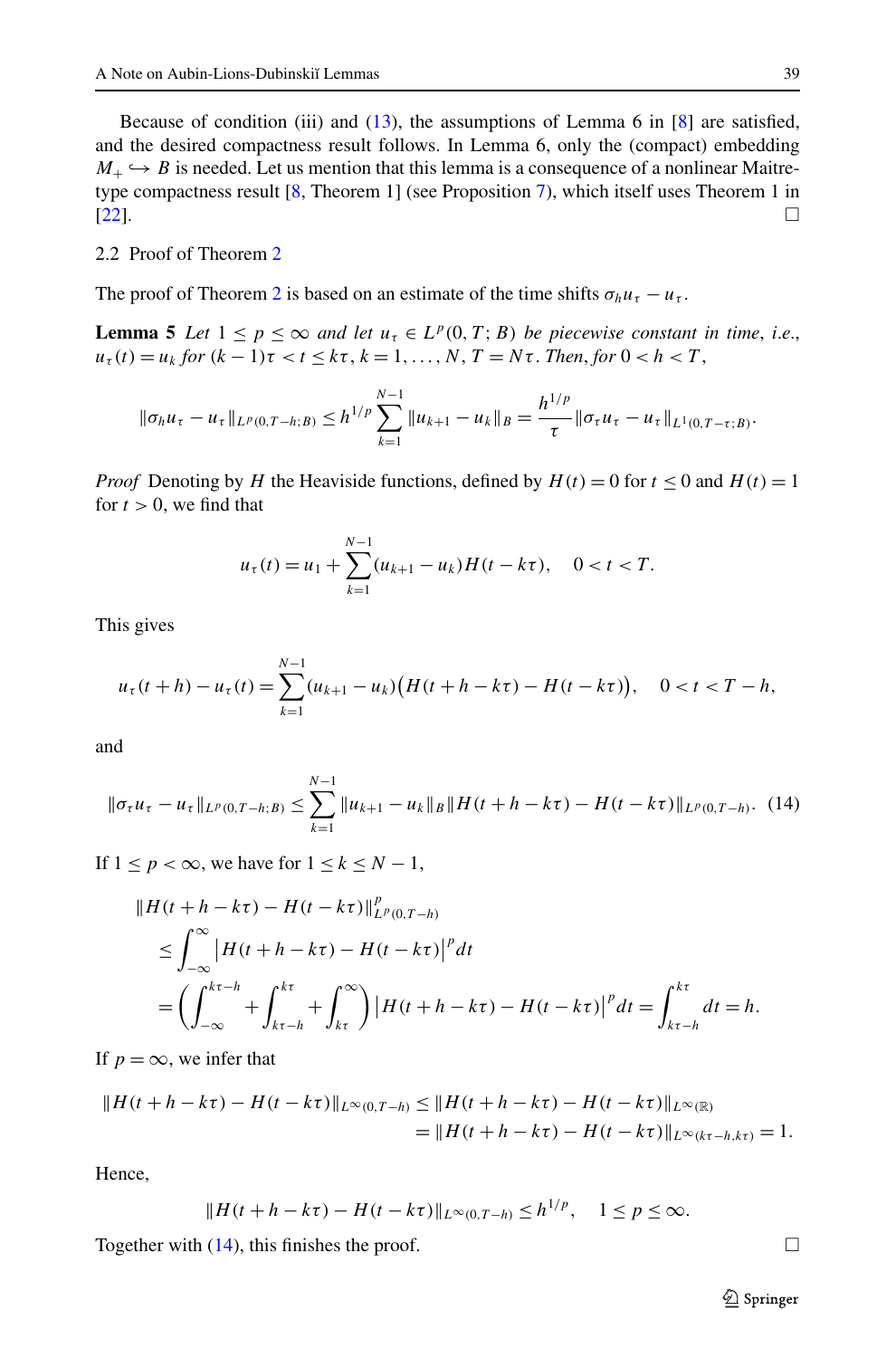<span id="page-7-0"></span>Theorem [1](#page-2-0) above and Lemma 4 in [\[22\]](#page-10-7) imply the following proposition involving the time derivative instead of the time shifts.

**Proposition 6** *Let B*, *Y be Banach spaces and M*<sup>+</sup> *be a seminormed nonnegative cone in B*. *Let either*  $1 \leq p \leq \infty$ ,  $r = 1$  *or*  $p = \infty$ ,  $r > 1$ . Assume that conditions (i)–(iii) of Theorem [1](#page-2-0) *hold and*

$$
\frac{\partial U}{\partial t}
$$
 is bounded in  $L^r(0, T; Y)$ .

*Then U is relatively compact in*  $L^p(0,T;B)$  (*and in*  $C^0([0,T];B)$  *if*  $p = \infty$ ).

*Proof of Theorem* [2](#page-3-0) The case  $1 \le p \le \infty$  $1 \le p \le \infty$  is a consequence of Theorem 1 and Lemma [5](#page-6-1). Therefore, let  $p = \infty$ . We define the linear interpolations

$$
\tilde{u}_{\tau}(t) = \begin{cases} u_1 & \text{if } 0 < t \leq \tau, \\ u_k - (k\tau - t)(u_k - u_{k-1})/\tau & \text{if } (k-1)\tau < t \leq k\tau, \ 2 \leq k \leq N. \end{cases}
$$

Since  $(k\tau - t)/\tau \leq 1$  for  $(k - 1)\tau < t \leq k\tau$ , we have

$$
\|\tilde{u}_{\tau}\|_{L^{\infty}(0,T;M_+)} \leq 2\|u_{\tau}\|_{L^{\infty}(0,T;M_+)} \leq C,
$$

using condition (iii). Furthermore, by condition (iv),

$$
\left\|\frac{\partial \tilde{u}_{\tau}}{\partial t}\right\|_{L^r(0,T;Y)} = \frac{1}{\tau} \|\sigma_{\tau} u_{\tau} - u_{\tau}\|_{L^r(0,T-\tau;Y)} \leq C.
$$

By Proposition [6](#page-7-0), there exists a subsequence  $(\tilde{u}_{\tau})$  of  $(\tilde{u}_{\tau})$  such that  $\tilde{u}_{\tau'} \to \tilde{u}$  in  $C^0([0, T]; B)$ (and  $\tilde{u} \in C^0([0, T]; B)$ ). Applying Theorem [2](#page-3-0) with  $p = 1$  and  $r = 1$ , there exists a subsequence  $(u_{\tau''})$  of  $(u_{\tau'})$  such that  $u_{\tau''} \to u$  in  $L^1(0, T; B)$ . Since

$$
\|\tilde{u}_{\tau} - u_{\tau}\|_{L^1(0,T;B)} \le \|\sigma_{\tau} u_{\tau} - u_{\tau}\|_{L^1(0,T-\tau;B)} \le C\tau,
$$

it follows that  $(\tilde{u}_{\tau})$  and  $(u_{\tau})$  converge to the same limit, implying that  $\tilde{u} = u$ . By the boundedness of  $(u_\tau)$  in  $L^\infty(0,T; M_+) \subset L^\infty(0,T; B)$  and interpolation, we infer that for  $1 \leq q < \infty$ , as  $\tau \to 0$ ,

$$
||u_{\tau''}-u||_{L^q(0,T;B)} \le ||u_{\tau''}-u||_{L^1(0,T;B)}^{1/q} ||u_{\tau''}-u||_{L^{\infty}(0,T;B)}^{1-1/q} \le C||u_{\tau''}-u||_{L^1(0,T;B)}^{1/q} \to 0.
$$

This shows that a subsequence of  $(u_\tau)$  converges in  $L^q(0,T;B)$  to a limit function  $u \in$  $C^0([0,T];B)$ .

#### 2.3 Proof of Theorem [3](#page-4-1)

(a) We apply Theorem [2](#page-3-0) to  $B = L^{mr}(\Omega)$ ,  $Y = (H^s(\Omega))'$ , and  $M_+ = \{u \ge 0 : u^m \in W^{1,q}(\Omega)\}\$ with  $[u] = ||u^m||_{W^{1,q}(\Omega)}^{1/m}$  for  $u \in M_+$ . Then  $M_+$  is a seminormed nonnegative cone in *B*. We claim that  $M_+ \hookrightarrow B$  compactly. Indeed, it follows from the continuous embedding  $W^{1,q}(\Omega) \hookrightarrow L^r(\Omega)$  that for any  $u \in M_+$ ,

$$
||u||_{L^{mr}(\Omega)} = ||u^m||_{L^r(\Omega)}^{\frac{1}{m}} \leq C||u^m||_{W^{1,q}(\Omega)}^{\frac{1}{m}} = C[u].
$$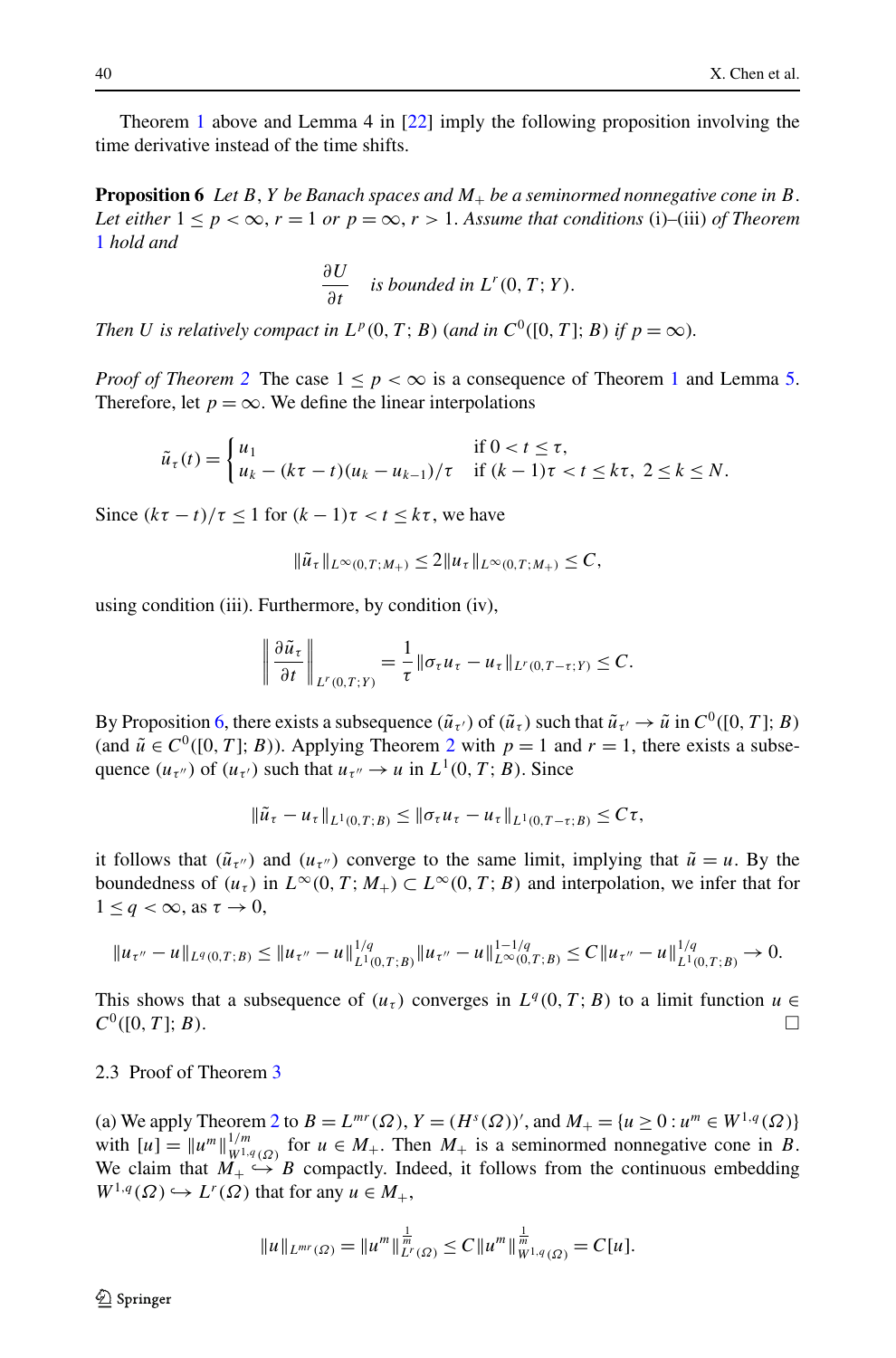Then  $M_+ \hookrightarrow B$  continuously. Let  $(v_n)$  be bounded in  $M_+$ . Then  $(v_n^m)$  is bounded in  $W^{1,q}(\Omega)$ . Since  $W^{1,q}(\Omega)$  embeddes compactly into  $L^r(\Omega)$ , up to a subsequence which is not relabeled,  $v_n^m \to z$  in  $L^r(\Omega)$  with  $z \ge 0$ . Again up to a subsequence,  $v_n^m \to z$  a.e. and  $v_n \to v := z^{1/m}$  a.e. Hence  $v_n^m \to v^m$  in  $L^r(\Omega)$  which yields

$$
\lim_{n\to\infty}||v_n||_{L^{mr}(\Omega)}=\lim_{n\to\infty}||v_n^m||_{L^r(\Omega)}^{1/m}=||v^m||_{L^r(\Omega)}^{1/m}=||v||_{L^{mr}(\Omega)}.
$$

Then it follows from Brezis-Lieb theorem (see [\[5](#page-10-22), p. 298, 4.7.30] or [[6](#page-10-23)]) that  $v_n \to v$  in  $L^{mr}(\Omega)$  (for a subsequence). This proves the claim. Next, let  $w_n \to w$  in  $L^{mr}(\Omega)$  and  $w_n \to w$  $0$  in  $(H<sup>γ</sup>(Ω))'$ . Since  $L<sup>mr</sup>(Ω)$  →  $D'(Ω)$  and  $(H<sup>γ</sup>(Ω))'$  →  $D'(Ω)$ , the convergences hold true in  $\mathcal{D}'(\Omega)$  which gives  $w = 0$ . Furthermore, the following bound holds:

$$
||u_{\tau}||_{L^{mp}(0,T;M_{+})}=||u_{\tau}^{m}||_{L^{p}(0,T;W^{1,q}(\Omega))}^{1/m}\leq C.
$$

By Theorem [2,](#page-3-0)  $(u_\tau)$  is relatively compact in  $L^{mp}(0, T; L^{mr}(\Omega))$ .

(b) Note that the condition max $\{0, (d - q)/(dq)\} < m < 1 + \min\{0, (d - q)/(dq)\}\$  ensures that  $s > 1$ . By the first part of the proof, up to a subsequence,  $u<sub>\tau</sub> \rightarrow u$  a.e. It is shown in the proof of Proposition 2.1 in [[13](#page-10-21)] that this convergence and [\(10\)](#page-4-0) imply that  $u<sub>\tau</sub> \rightarrow u$  in  $L^{\infty}(0, T; L^{1}(\Omega))$ . We infer from the elementary inequality  $|a - b|^{1/m} \leq |a^{1/m} - b^{1/m}|$  for all  $a, b > 0$  that

$$
||u_{\tau}^m - u^m||_{L^{\infty}(0,T;L^{1/m}(\Omega))} \le ||u_{\tau} - u||_{L^{\infty}(0,T;L^1(\Omega))} \to 0 \text{ as } \tau \to 0.
$$

Then the Gagliardo-Nirenberg inequality gives

$$
\|u_{\tau}^{m} - u^{m}\|_{L^{p/m}(0,T;L^{s/m}(\Omega))} \leq C \|u_{\tau}^{m} - u^{m}\|_{L^{p}(0,T;W^{1,q}(\Omega))}^{m} \|u_{\tau}^{m} - u^{m}\|_{L^{\infty}(0,T;L^{1/m}(\Omega))}^{1-m}
$$
  

$$
\leq C \|u_{\tau}^{m} - u^{m}\|_{L^{\infty}(0,T;L^{1/m}(\Omega))}^{1-m} \to 0.
$$

In particular, we infer that

<span id="page-8-1"></span>
$$
||u_{\tau}||_{L^p(0,T;L^s(\Omega))}^m = ||u_{\tau}^m||_{L^{p/m}(0,T;L^{s/m}(\Omega))} \leq C.
$$

<span id="page-8-0"></span>Furthermore, by the mean-value theorem,  $|a - b| \leq \frac{1}{m}(a^{1-m} + b^{1-m})|a^m - b^m|$  for all *a*,  $b \ge 0$ , which yields, together with the Hölder inequality,

$$
||u_{\tau} - u||_{L^{p}(0,T;L^{s}(\Omega))} \leq C (||u_{\tau}||_{L^{p}(0,T;L^{s}(\Omega))}^{1-m} + ||u||_{L^{p}(0,T;L^{s}(\Omega))}^{1-m}) ||u_{\tau}^{m} - u^{m}||_{L^{p/m}(0,T;L^{s/m}(\Omega))}
$$
  
\n
$$
\leq C ||u_{\tau}^{m} - u^{m}||_{L^{p/m}(0,T;L^{s/m}(\Omega))} \to 0.
$$

This proves the theorem.

## **3 Additional Results**

Using Lemma [5,](#page-6-1) we can specify Maitre's nonlinear compactness result and Aubin-Lions lemma with an intermediate spaces assumption for piecewise constant functions in time.

**Proposition 7** (Maitre nonlinear compactness) Let either  $1 \leq p < \infty$ ,  $r = 1$  or  $p = \infty$ ,  $r > 1$ . Let *X*, *B be Banach spaces, and let*  $K : X \rightarrow B$  *be a compact operator. Furthermore, let*  $(v_\tau) \subset L^1(0,T;X)$  *be a sequence of functions, which are constant on each subinterval*  $((k-1)\tau, k\tau]$ ,  $1 \leq k \leq N$ ,  $T = N\tau$ , and let  $u_{\tau} = K(v_{\tau}) \in L^p(0, T; B)$ . Assume that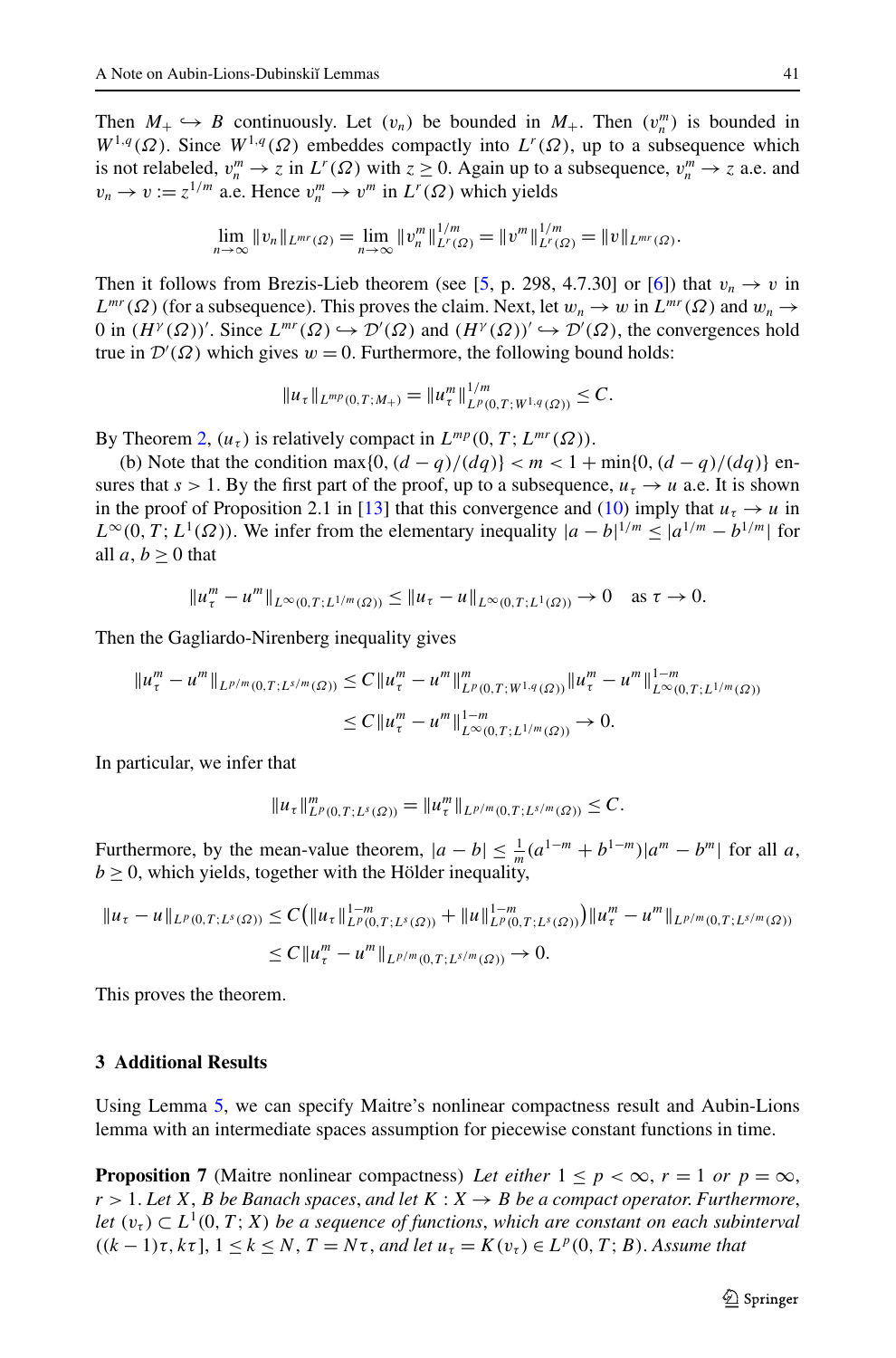- (i)  $(v_{\tau})$  *is bounded in*  $L^1(0, T; X)$ ,  $(u_{\tau})$  *is bounded in*  $L^1(0, T; B)$ .
- (ii) *There exists*  $C > 0$  *such that for all*  $\tau > 0$ ,  $\|\sigma_\tau u_\tau u_\tau\|_{L^r(0,T-\tau;B)} \leq C\tau$ .

*Then, if*  $p < \infty$ ,  $(u_\tau)$  *is relatively compact in*  $L^p(0,T;B)$  *and if*  $p = \infty$ *, there exists a subsequence of*  $(u_\tau)$  *converging in*  $L^q(0,T;B)$  *for all*  $1 \leq q < \infty$  *to a limit function belonging to*  $C^0([0, T]; B)$ .

This result extends Theorem 1 in [\[8](#page-10-2)], which was proven for  $r = p$  only, for piecewise constant functions in time. In fact, Lemma [5](#page-6-1) shows that condition (ii) implies a bound on  $\sigma_h u_\tau - u_\tau$  in  $L^p(0, T - h; B)$ , and Theorem 1 in [[8](#page-10-2)] applies for  $p < \infty$ . The case  $p = \infty$  is treated as in the proof of Theorem [2](#page-3-0).

**Proposition 8** (Aubin-Lions compactness) Let *X*, *B*, *Y* be Banach spaces and  $1 \leq p < \infty$ . *Assume that*  $X \hookrightarrow Y$  *compactly*,  $X \hookrightarrow B \hookrightarrow Y$  *continuously and there exist*  $\theta \in (0, 1)$ ,  $C_{\theta} >$ 0 *such that for any*  $u \in X$ ,  $||u||_B \leq C_\theta ||u||_X^{1-\theta} ||u||_Y^{\theta}$ . *Furthermore*, *let*  $(u_\tau)$  *be a sequence of functions, which are constant on each subinterval*  $((k-1)\tau, k\tau]$ ,  $1 \leq k \leq N$ ,  $T = N\tau$ . If

(i)  $(u_\tau)$  *is bounded in*  $L^p(0,T;X)$ .

(ii) *There exists*  $C > 0$  *such that for all*  $\tau > 0$ ,  $\|\sigma_\tau u_\tau - u_\tau\|_{L^1(0,T-\tau;Y)} \leq C\tau$ .

*Then*  $(u<sub>\tau</sub>)$  *is relatively compact in*  $L<sup>q</sup>(0,T;B)$  *for all*  $p \leq q < p/(1-\theta)$ .

*Proof* Let  $p \leq q < p/(1-\theta)$  and set  $\ell = \theta/(1/q - (1-\theta)/p)$ . Then  $\ell \in [1,\infty)$  and  $1/q =$  $(1 - \theta)/p + \theta/\ell$ . Hence it follows from Lemma [5](#page-6-1) that  $\|\sigma_h u_\tau - u_\tau\|_{L^{\ell}(0,T-h;Y)} \leq C h^{1/\ell}$  for all  $0 < h < T$ . This and Theorem 7 of [\[22\]](#page-10-7) prove the result.

This result improves Theorem 1 in [[10](#page-10-1)] for the case  $p < \infty$ . For piecewise constant functions, Lemma [5](#page-6-1) can be applied to Theorem 1.1 of  $[2]$  $[2]$  $[2]$  which yields another compactness result.

In finite-element or finite-volume approximation,  $u_n \in Y_n$  may be the solution of a discretized evolution equation, where  $(Y_n)$  is a sequence of (finite-dimensional) Banach spaces which "approximates" the (infinite-dimensional) Banach space *Y* . Since the spaces *Yn* depend on the index *n*, the classical Aubin-Lions lemma generally does not apply. Gallouët and Latché [\[12\]](#page-10-18) have proved a discrete version of this lemma. We generalize their result for seminormed cones  $M_n$  and allow for the case  $p = \infty$ .

**Proposition 9** (Discrete Aubin-Lions-Dubinskiı̆) *Let B*,  $Y_n$  *be Banach spaces*  $(n \in \mathbb{N})$  *and let*  $M_n$  *be seminormed nonnegative cones in B with "seminorms"* [·]<sub>*n*</sub>. Let  $1 \leq p \leq \infty$ . *Assume that*

(i)  $(u_n) \subset L^p(0,T; M_n \cap Y_n)$  and there exists  $C > 0$  such that  $||u_n||_{L^p(0,T; M_n)} \leq C$ . (ii)  $\|\sigma_h u_n - u_n\|_{L^p(0,T-h;Y_n)} \to 0$  *as*  $h \to 0$ , *uniformly in*  $n \in \mathbb{N}$ .

*Then*  $(u_n)$  *is relatively compact in*  $L^p(0,T;B)$  (*and in*  $C^0([0,T];B)$  *if*  $p = \infty$ ).

*Proof* The proof uses the same techniques as in Sect. [2,](#page-4-2) therefore we give only a sketch. Similarly as in Lemma [4,](#page-4-3) a Ehrling-type inequality holds: Let  $u_n \in M_n$  ( $n \in \mathbb{N}$ ). Assume that (i) if  $[u_n]_n \leq C$  for all  $n \in \mathbb{N}$ , for some  $C > 0$ , then  $(u_n)$  is relatively compact in *B*; (ii) if  $u_n \to u$  in *B* as  $n \to \infty$  and  $\lim_{n \to \infty} ||u_n||_{Y_n} = 0$  then  $u = 0$ . Then for all  $\varepsilon > 0$ , there exists  $C_{\varepsilon} > 0$  such that for all  $n \in \mathbb{N}$ ,  $u, v \in M_n \cap Y_n$ ,

$$
||u - v||_B \leq \varepsilon ( [u]_n + [v]_n ) + C_{\varepsilon} ||u - v||_{Y_n}.
$$